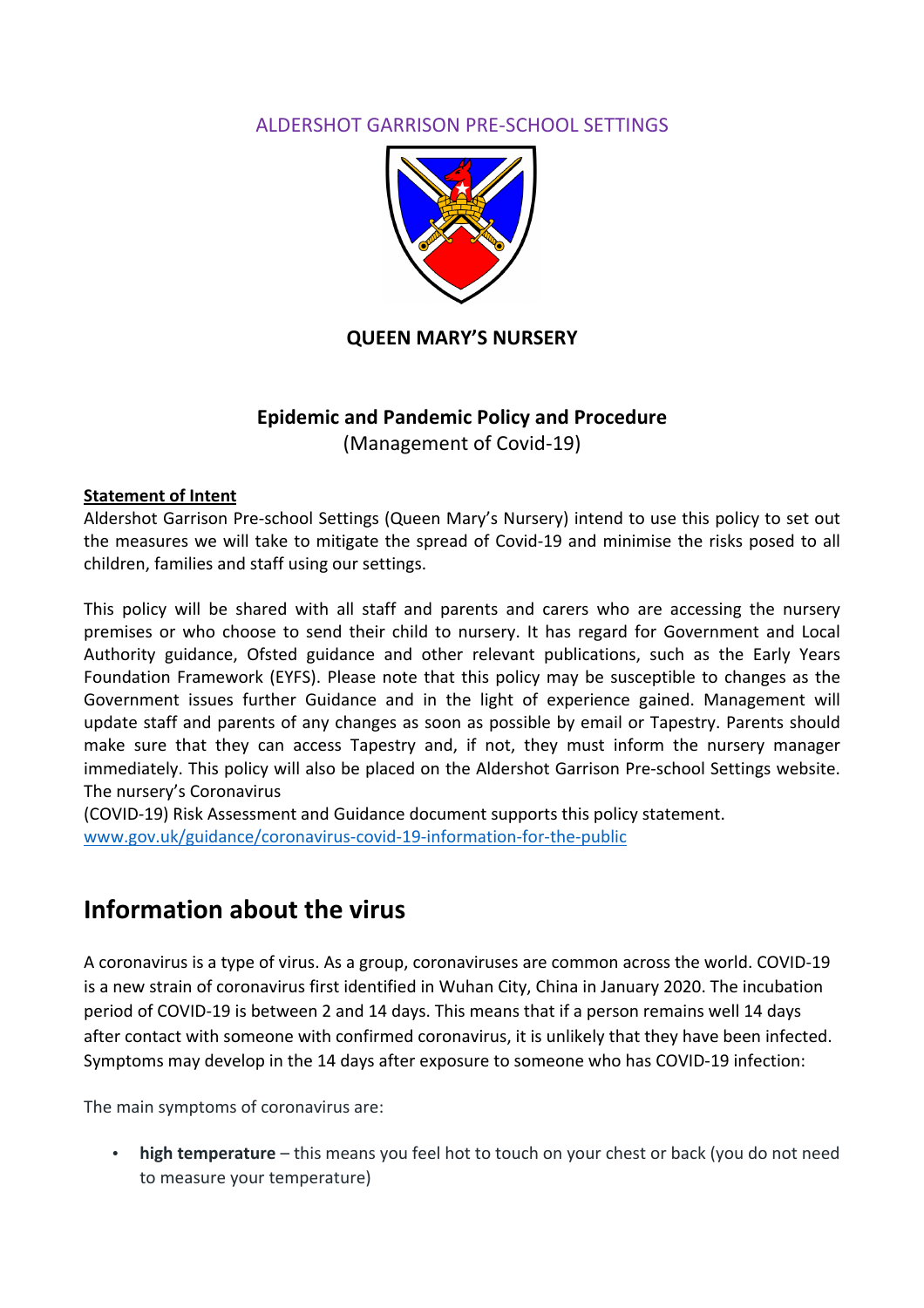- **new, continuous cough** this means coughing a lot for more than an hour, or 3 or more coughing episodes in 24 hours (if you usually have a cough, it may be worse than usual)
- **loss or change to your sense of smell or taste** this means you've noticed you cannot smell or taste anything, or things smell or taste different to normal

Most people with coronavirus have at least one of these symptoms.

Generally, these infections can cause more severe symptoms in people with weakened immune systems, older people, and those with long-term conditions like diabetes, cancer, and chronic lung disease. There is no evidence that children are more affected than other age groups – very few cases have been reported in children.

### **How COVID-19 is spread**

From what we know about other coronaviruses, spread of COVID-19 is most likely to happen when there is close contact (within 2 meters) with an infected person. It is likely that the risk increases the longer someone has close contact with an infected person.

Droplets produced when an infected person coughs or sneezes (termed respiratory secretions) containing the virus are most likely to be the most important means of transmission.

There are 2 routes by which people could become infected:

- secretions can be directly transferred into the mouths or noses of people who are nearby (within 2 meters) or could be inhaled into the lungs
- it is also possible that someone may become infected by touching a surface or object that has been contaminated with respiratory secretions and then touching their own mouth, nose, or eyes (such as touching a door knob or shaking hands then touching own face).

There is currently no good evidence that people who do not have symptoms are infectious to others.

### **Focus and Areas of Consideration**

### Parents, Visitors, Drop Off, Collection & Communication

 $\triangleright$  We are implementing a phased return for children and staff members as recommended by the Department of Education. Guidelines state that where social distancing is not possible, such as in an early year's environment, a cap on numbers and reduction of children is recommended. 

Further information can be found at www.gov.uk/government/publications/coronavirus-covid-19-implementing-protectivemeasures-in-education-and-childcare-settings

 $\triangleright$  It has been necessary to shorten the nursery day for the time-being and this means that children may be offered fewer hours or days. Parents will be informed individually of what this means for their child.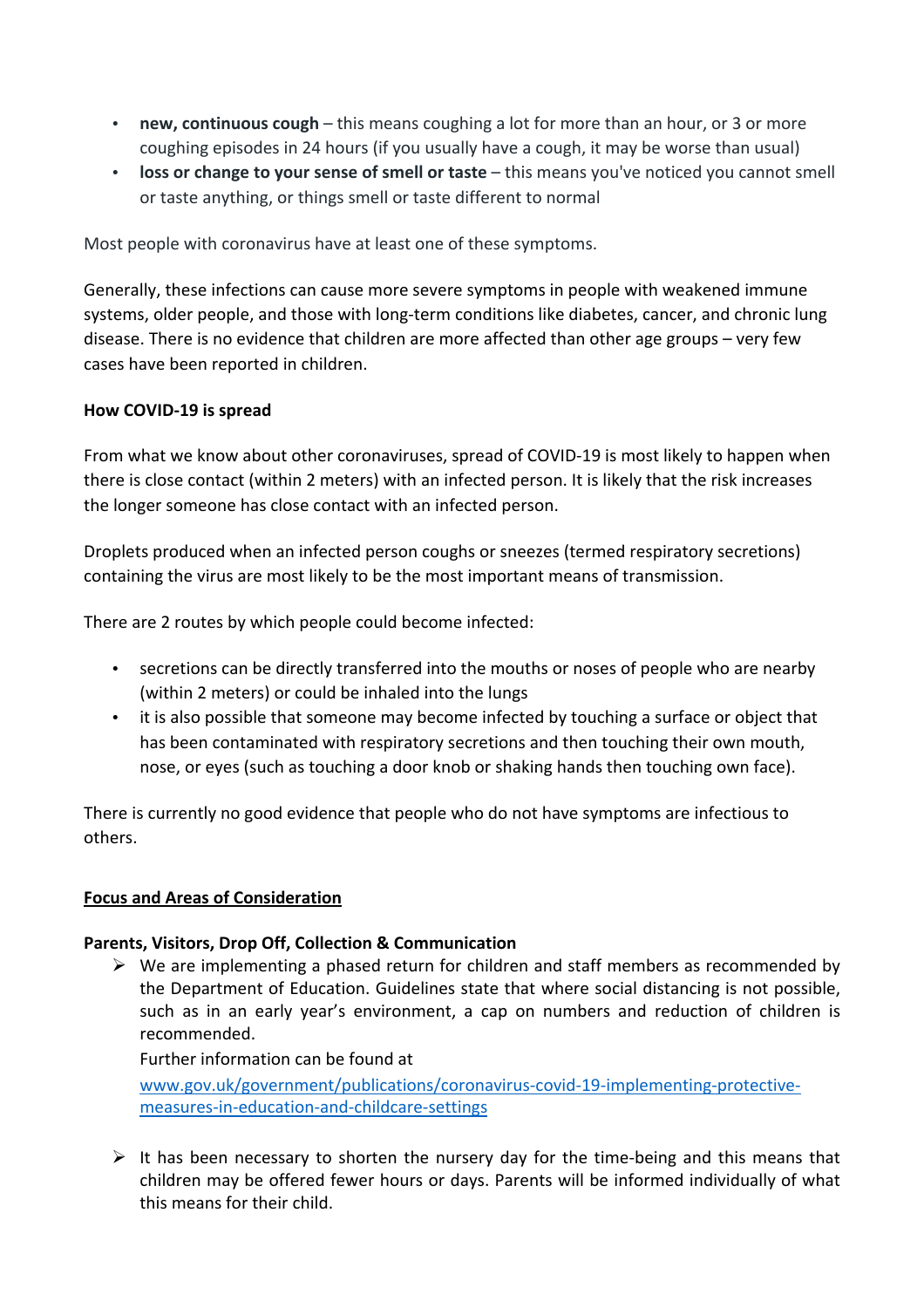- $\triangleright$  We kindly request that all children are dropped off and collected by one parent only from the household on each drop off/pick up; as a social distancing measure, this should ideally be the same person on each occasion and siblings should not accompany the parent wherever possible.
- $\triangleright$  Parents must not congregate outside the main nursery gate or surrounding areas to support social distancing rules.
- $\triangleright$  Where possible please leave pushchairs, car seats, bikes, scooters etc. at home to reduce the amount of personal items being stored on site to minimise cross contamination.
- ▶ Parents will **not** be permitted to enter the nursery grounds. Children will be collected from the main gate by a senior member of staff during allocated drop off times (parents will be notified of these individually) and escorted to either the baby unit or the main building where they will be met by a familiar staff member from their room. This is to minimise the amount of people on site. Our staff will be welcoming, positive and have a smile on their face and they will be ready to greet children and offer a hug or cuddle as we understand that some children may experience anxiety about returning to nursery. Room staff will give a courtesy call to update parents if their child appears upset or distressed at drop off as soon as they have settled and parents are welcome to phone nursery throughout the day to check on their children. (*Main Office 01252 324042 or Baby Unit 01252 318578)*
- $\triangleright$  On arrival at nursery, all children will be taken to their allocated bathroom to wash their hands following recommended procedures (wet hands, apply soap, rub all surfaces of hands for at least 20 seconds, rinse thoroughly and dry)
- $\triangleright$  There will be a designated hand sanitising station by the gate and we ask that parents use the sanitizer provided before handing over any bags/coats etc. to staff responsible for handovers.
- $\triangleright$  Children should bring a named plastic bag containing a spare set of clothes, a sun hat and sun cream, which will remain at nursery. Any soiled clothes will be returned at pick up time and fresh clothes should be provided (in a plastic bag) for the next occasion the child attends nursery.
- $\triangleright$  Children are not allowed to bring any toys, teddies or dolls (apart from a comforter e.g. for sleep if this is needed) and should not wear dressing up clothes to nursery to minimise the spread of germs.
- $\triangleright$  Social distancing must be followed when dropping off and collecting children. Two metre markers have been placed along the fence (right hand side as you stand facing the nursery) to assist with ensuring the correct recommended distance is maintained.
- $\triangleright$  Collection of children will also occur during allocated times. Again, handovers will be undertaken by senior staff. If a parent wishes to collect their child *before* their allocated pick-up time, please phone the nursery beforehand.
- $\triangleright$  If a parent arrives *after* their allocated time and all the children in their group have already gone into nursery please go the end of the queue and wait as different starting times have been allocated for different groups.
- $\triangleright$  Daily handovers for all children will, on a temporary basis, be made via an entry on Tapestry. If you wish to speak with a member of staff, please phone and we will arrange a time suitable to all for you to chat over the phone. *(Main Office 01252 324042 or Baby Unit 01252 318578)*
- $\triangleright$  Accident/Incident forms will be completed as normal and will be countersigned by management. You will receive an email to inform you of what has happened and your child will bring a copy of the form home with them.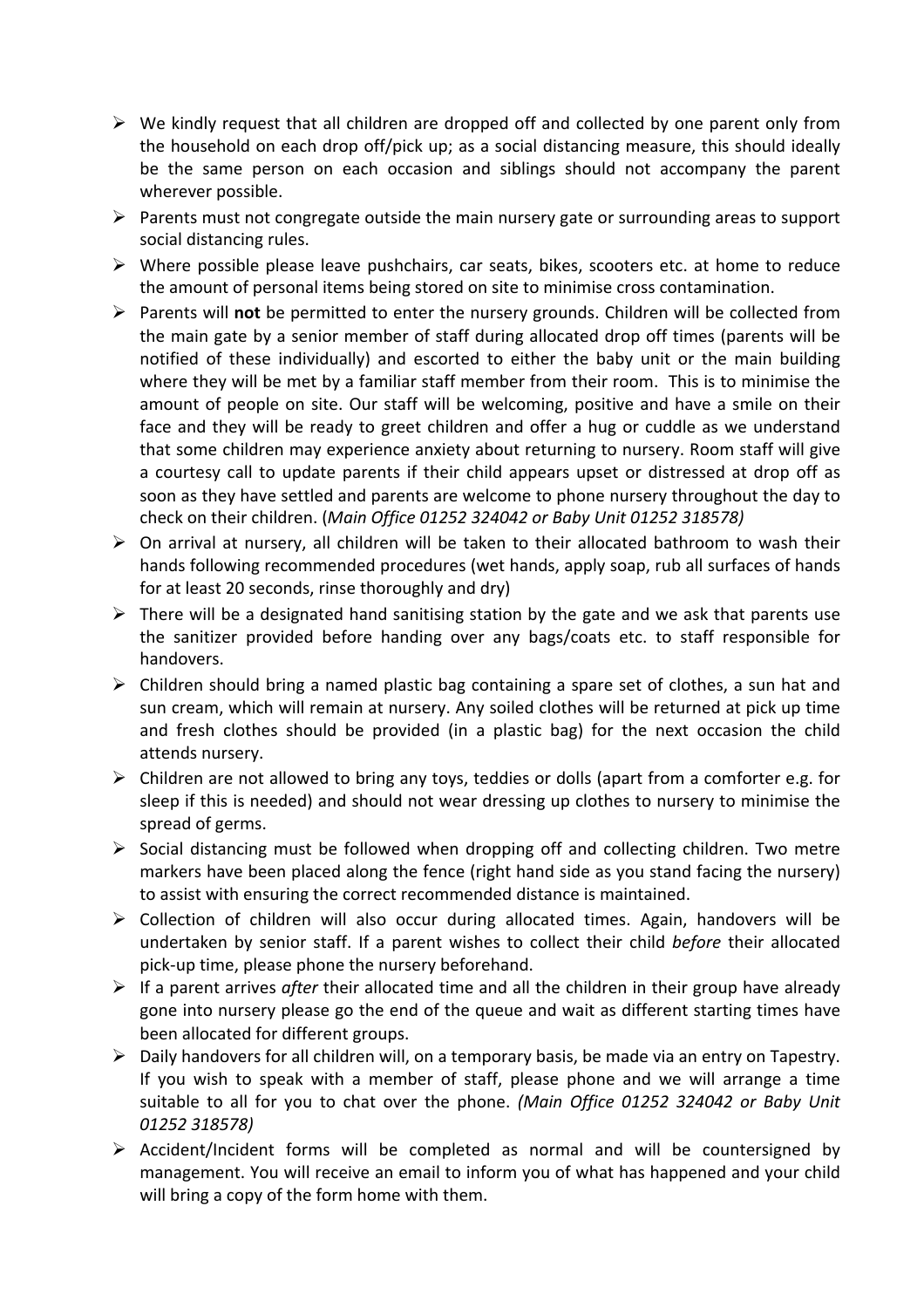- $\triangleright$  You are asked to email the nursery to notify us of any existing injury that your child has sustained. We will contact you by phone if we notice anything and this information has not been shared beforehand.
- $\triangleright$  If you need to discuss any matter with the nursery manager or any staff members, please email or telephone the nursery with your request and a suitable time will be arranged as soon as possible. (*Main Office 01252 324042 or Baby Unit 01252 318578*)
- $\triangleright$  Government guidelines recommend that where possible, parents and staff members travel to nursery alone using their own transport or else walk or cycle. If public transport is used parents and staff should have regard for the relevant government guidance www.gov.uk/goverment/collections/coronavirus-covid-19-transport-and-travel-guidance
- $\triangleright$  Visitors to the nursery will be not be permitted unless essential and, where possible, these visits will be conducted outside of operating hours to minimise the amount of people in the nursery, to support social distancing and minimise the spread of germs.
- $\triangleright$  As a temporary measure there will be no parent events to support government guidelines of no group gatherings.
- $\triangleright$  At present we will not be able to offer any extra sessions as a means of controlling the number of children in the nursery and arranging staff working hours. Children must be collected at the allocated time to enable staff to undertake a thorough cleaning of the premises, resources and equipment before they leave. Any late pick-ups will be subject to *our normal late collection policy.*
- $\triangleright$  If a child or staff member tests positive all children in their 'bubble' will be required to isolate for 14 days. As per our terms and conditions, childcare fees will be required to continue to be paid.
- $\triangleright$  All parents will be required to sign a parent declaration form to confirm they have read this policy and agree to comply with the measures implemented by the nursery, as detailed, and also agree to implement and follow government guidelines **before** their child can return to nursery. This should be returned to nursery by email, using an electronic signature.
- $\triangleright$  All parents will be asked to complete a 'More about Me' My Experiences during lock-down form for their child before they can return to nursery. This should be returned by email.
- $\triangleright$  Parents must disclose if their child or anyone in their household is unwell or displaying any symptoms or has been tested for COVID-19 with a positive result.
- $\triangleright$  As a temporary measure payment of fees and/or catering charges should be made online rather than in person at the setting. Details of the nursery's bank details are as follows:
- $\triangleright$  Account no 11753426 sort code 16-19-26 quoting child's surname & invoice number
- $\triangleright$  Alternatively, payment can be made via go cardless, with whom the company has made an arrangement. For further information or help in setting this up, please contact our accountant on 07887 504256 or by email finance@aldershot-nurseries.com.
- $\blacktriangleright$

## **Changes to how we operate the nursery**

- $\triangleright$  The management team will work together to implement adequate plans to support small group interactions within the nursery by arranging children into smaller groups or 'bubbles' (up to a maximum of 16 per group as recommended in government guidelines). As far as possible each 'bubble' of children will be cared for and supported by the same allocated staff members who will continue to provide the same high standard of care, love and opportunities for learning as we would normally do.
- $\triangleright$  It may be necessary to expand the size of a 'bubble' (up to a maximum of 16) to accommodate children whose parents decide they wish them to return to nursery after the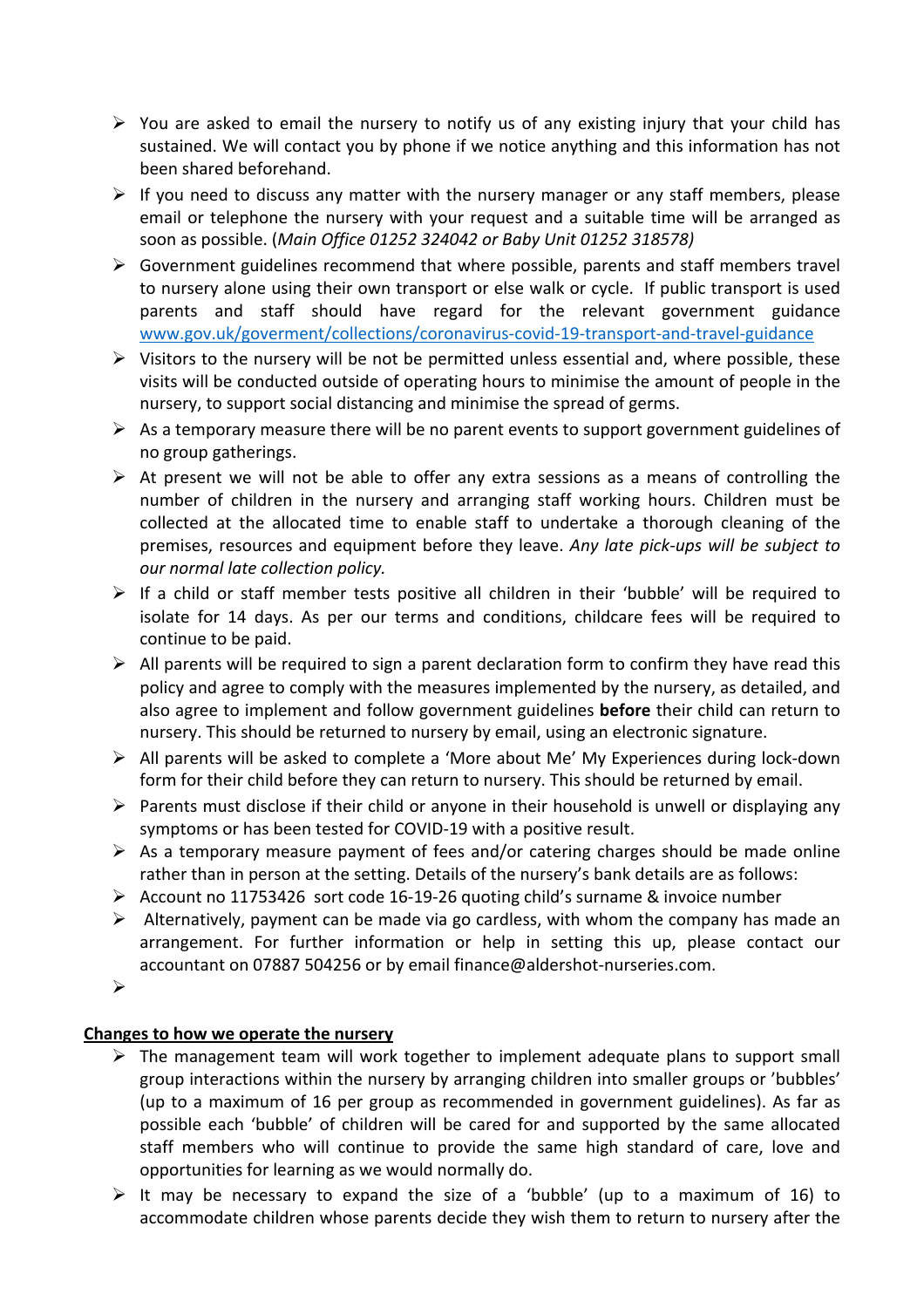original re-opening date or to accommodate a new child to the setting. If this happens, a risk assessment will be carried out first and you will be informed of the expansion of the 'bubble.'

- $\triangleright$  Room layouts and outdoor areas will be adjusted as necessary to create sectioned off areas for groups of children to prevent mixing with other groups and staff members (unless there is an emergency). Any areas that may be used by different groups (at different times) will be cleaned thoroughly before the next group arrives.
- $\triangleright$  Outdoor play and learning will be maximised as government research shows the spread of the virus is significantly less outside. Gazebos will be provided to create areas of shade and to support social distancing. All groups will have allocated outdoor play opportunities and all areas will be cleaned prior to the next group entering the area if the same area is used.
- $\triangleright$  Outdoor areas and all equipment will be sprayed with a child friendly antibacterial cleaning product at the end of each day with a pressure sprayer.
- $\triangleright$  Rooms will be deep cleaned with antibacterial child friendly products at the end of each day to minimise the spread of germs; this will include chairs, tables and all surface areas. Carpets and rugs will be steam cleaned.
- $\triangleright$  The nursery is cleaned daily by staff working for Aspire, who will continue to carry out their normal duties. The nursery manager will liaise with cleaners as necessary (as per our normal procedure) for instance with regard to products used and to ensure attention to detail.
- $\triangleright$  Throughout the day staff members will clean all toys, resources, equipment and surfaces, frequently with antibacterial, child friendly products. Toilets will be cleaned after each use.
- $\triangleright$  There will be sufficient staff working in each 'bubble' to both ensure children are fully supported in their play and learning and that necessary cleaning can take place.
- $\triangleright$  It is not intended that resources will be shared by different groups; however, if this happens, items will be cleaned before and after each use.
- $\triangleright$  Equal opportunities will remain for all children of all ages.
- $\triangleright$  The nursery's kitchen assistant will clean taps, door handles, light switches and frequently used areas in communal areas several times throughout the day to maintain the strictest of hygiene levels. In the absence of the kitchen assistant this responsibility will be delegated.
- $\triangleright$  Children who are old enough will be taught about personal hygiene through age appropriate songs and stories.
- $\triangleright$  Children will be encouraged and supported in washing their hands on arrival at nursery, before and after mealtimes, before and after outdoor play and after toileting to promote maximum good hygiene practices.
- $\triangleright$  Comforters may be brought into nursery but must remain at nursery and taken home only at the end of each week to be cleaned and returned the following week (some parents may require to buy two of the same comforter).
- $\triangleright$  Some soft furnishings will be removed as a temporary precaution to minimise germs spreading such as pillows, cushions, throws and rugs, as recommended in the DFE publications.
- $\triangleright$  Dressing up clothes and items that are not able to be washed on a daily basis such as fabric books and teddy bears or items that cannot be easily cleaned will also be removed as they can harbour germs, as recommended in the DFE publications.
- $\triangleright$  Malleable materials such as sand and water play and playdough will be available to individual 'bubbles' and will be discarded or cleaned at the end of the day. The nursery reserves the right to make changes to this intention if it proves difficult to manage.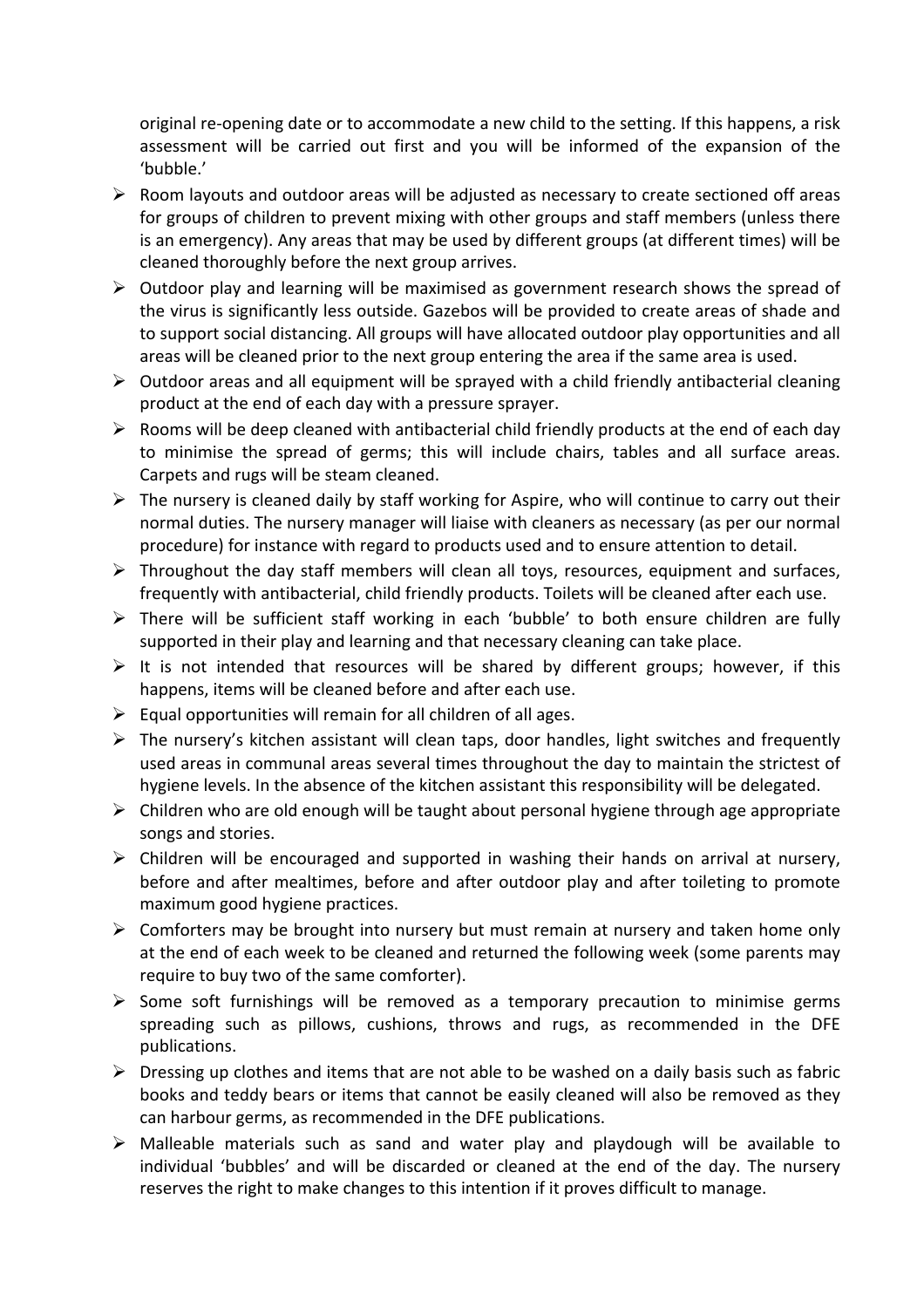- $\triangleright$  Tents, enclosed play areas such as cardboard box play and sensory ball pits will also be temporarily removed to avoid close contact between children in enclosed spaces. (This will be reviewed on an ongoing basis).
- $\triangleright$  The sensory room will be temporarily out of bounds as this will be needed to store items removed from rooms.
- $\triangleright$  There will be no junk modelling play at present to prevent germs being brought into the nursery rooms.
- $\triangleright$  All rooms must have a window or door open at all times to enable ventilation throughout the nursery, normal safeguarding and health and safety measures will be followed.
- $\triangleright$  All bedding, towels and face flannels will continue to be washed daily, after each use and allocated to children as per normal practice.
- $\triangleright$  Allocated sleep areas for each group will be appointed by room managers to keep children within their groups. Areas may be spread out or possibly created in the Gazebos to enable outdoor sleeping (with adequate measures in place to ensure children are warm, comfortable and safe). Children will be supervised as per normal nursery practices.
- $\triangleright$  Government guidelines which are explained in full detail below will be strictly followed if any child or staff member or a family member displays any symptoms of COVID-19.
- $\triangleright$  In the event of children attending more than one setting, as recommended by the local authority, parents must decide which **one** setting they wish their child to attend for the foreseeable future to minimise the amount of children the child is exposed to and mixing with.

### **Food & Mealtimes Safety**

- $\triangleright$  Children will remain in their groups with their allocated practitioners for all mealtimes. Groups will be kept apart to maintain social distancing.
- $\triangleright$  Self-serving of food, pouring of drinks and setting the table will be temporarily suspended and food will be served by an allocated staff member wearing PPE (gloves, apron and hairnet).
- $\triangleright$  All food deliveries will be handled by the kitchen assistant only (or senior management in the absence of the kitchen assistant); packaging will be removed from the site where possible immediately.
- $\triangleright$  Eating utensils and equipment will continue to be washed at a high temperature after each use to kill all germs and meet health and safety requirements.
- $\triangleright$  Only one member of staff will be allowed in the kitchen at any one time to avoid cross contamination and the spread of germs. Staff will be responsible for cleaning any surfaces they touch.
- $\triangleright$  Children's drinking cups/bottles will remain at nursery. Staff will sterilise these daily and closely monitor to ensure that children do not access another child's cup to minimise the spread of germs. As a temporary measure, for older children only staff will fill cups/bottles from the water fountain rather than children doing this independently. No shop purchased plastic water bottles will be permitted to reduce the risk of spreading germs.
- $\triangleright$  Meals will be provided by the nursery's usual caterer Slice of Pie where and whenever possible. Nursery management will liaise with the company to ensure all appropriate measures to maintain social distancing and fulfil normal safeguarding and health and safety measures are followed.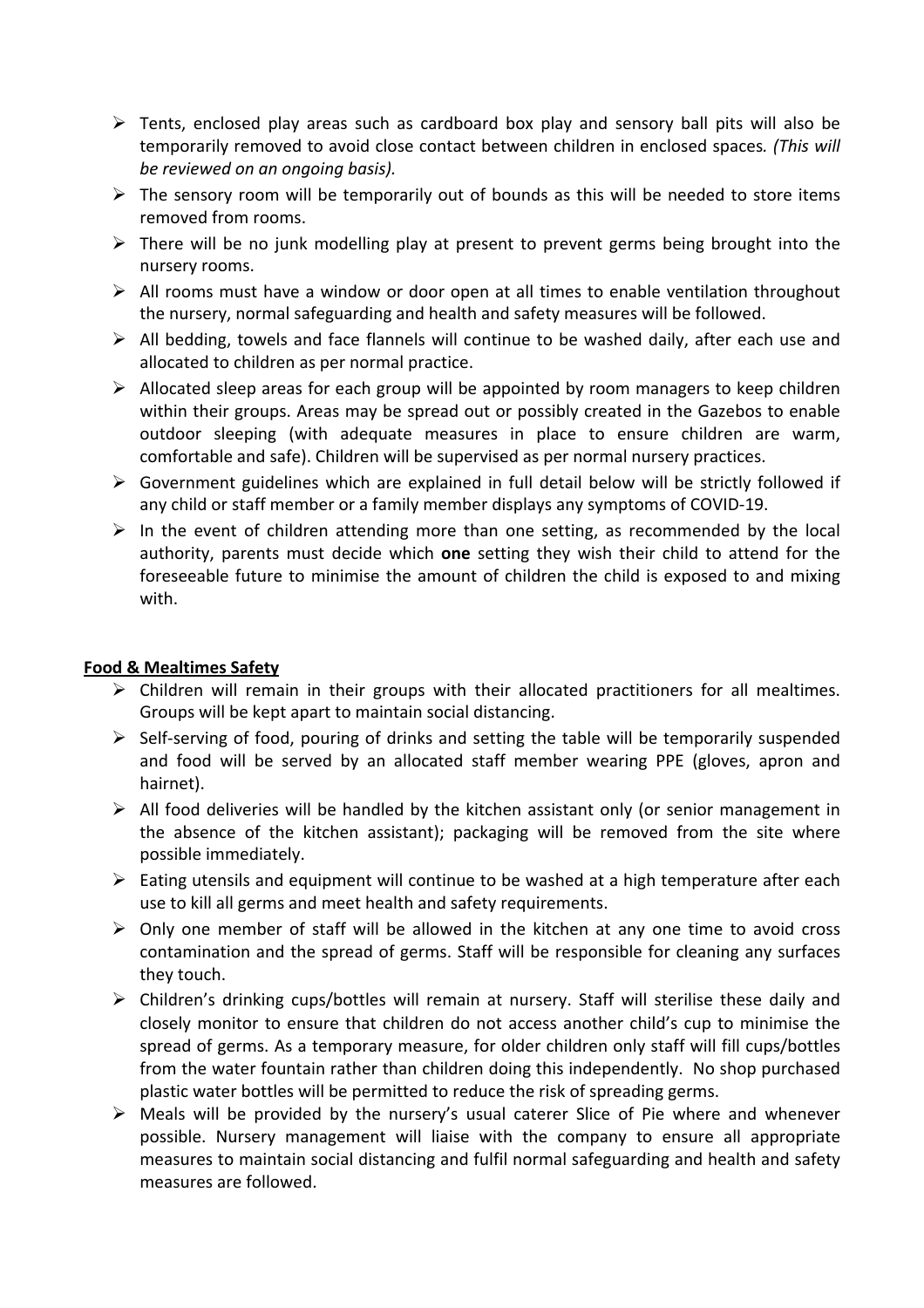- $\triangleright$  Parents will be informed if it is necessary to request that children bring in food from home and specific advice as to how this will be managed will be issued as required.
- $\triangleright$  The nursery's normal arrangements in respect of the provision of Formula milk will apply.

### **Staff Actions**

- $\triangleright$  All staff members have completed Infection Control and 'Coronavirus Pandemic Awareness' training courses prior to returning to work to ensure they are completely up to date with all aspects of knowledge in relation to COVID-19 including symptoms, preventative measures and procedures in place.
- $\triangleright$  All staff members must read and sign a declaration via email to agree to comply with the measures listed in this policy (and other guidance materials and paperwork requested by management) before returning to work.
- $\triangleright$  Staff must agree to keep themselves up-to-date with any new guidance issued by management.
- $\triangleright$  Staff must agree to familiarise themselves and comply with all guidance issued by the government in their personal life to reduce the risks imposed to other staff members and children in the nursery. Failure to do so will result in management having to take further action.
- > Staff will return to work in phases to support social distancing. Senior management will make this decision based on several factors.
- $\triangleright$  Staff will spend time in the nursery before starting work to children to familiarise themselves with the setting's COVID-19 risk assessment and guidance materials.
- $\triangleright$  Staff will receive clear communication regarding the role they play in ensuring safe operating procedures and will be encouraged to be part of the solution, with their input valued.
- $\triangleright$  Shielding staff members will not be permitted to work until they are instructed to do so by their GP, we will require this in writing.
- $\triangleright$  Following government guidelines, we recommend staff members walk or cycle to nursery where possible.

For further information please see www.gov.uk/government/collections/coronavirus-covid-19-transport-and-travel-guidance 

- $\triangleright$  Staff must follow all handwashing/sanitizing measures e.g. before and after meals or serving food, before and after indoor and outdoor play, before entering the nursery and before leaving the nursery etc.
- $\triangleright$  Staff are encouraged to remain in the building during lunch breaks, or to utilize nearby outdoor areas (an area of the nursery garden not used by children or their cars), whilst implementing social distancing.
- $\triangleright$  Staff are encouraged to prepare their lunches in advance, to avoid visiting shops during shifts. It is acceptable for staff to eat with the children. No fast food deliveries will be permitted to be brought into the nursery.
- $\triangleright$  Staff must leave their water bottles in the nursery rather than take them home each day. They must sterilize these regularly. No shop purchased plastic water bottles are permitted to be on the floor to reduce the risk of spreading germs.
- $\triangleright$  Staff members must implement social distancing measures, even when on breaks. They should limit their contact with colleagues not working in their 'bubble' and avoid physical contact with one another.
- $\triangleright$  Staff should not move between buildings unless instructed by management.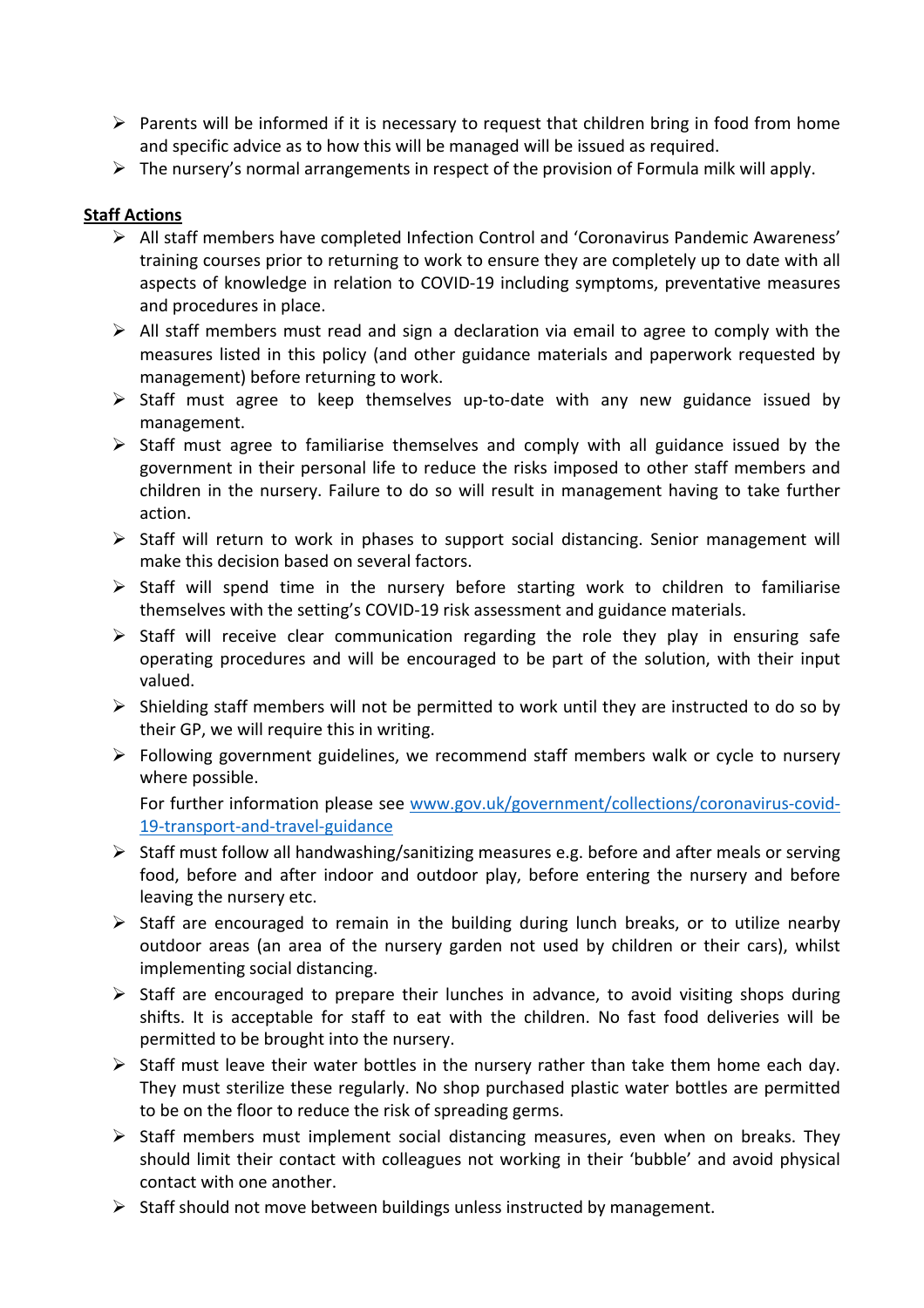- $\triangleright$  As a temporary measure a relaxed approach to uniform is being introduced so that staff can change their clothes daily. Staff should have regard for Aldershot Garrison Pre-school Settings normal dress code when deciding what to wear and ensure that they dress appropriately and are presentable.
- $\triangleright$  As a temporary measure staff must not wear non-essential jewellery as these items can harbour germs and be difficult to keep clean.
- $\triangleright$  As a temporary measure staffs nails should be cut as short as possible and false nails must be removed; again to minimise the spread of germs and implement maximum good hygiene measures.
- $\triangleright$  If staff need to use the photocopier, nursery telephone or a tablet, they are responsible for cleaning these with an antibacterial wipe after each use.
- $\triangleright$  Mobile phones will now be stored in the office of the building in which staff are working. These should be placed in an individual zip lock bag and only one person at a time will be allowed to access the storage area. The door to each office must remain open at all times for ventilation purposes.
- $\triangleright$  Any essential meetings will be held in the nursery's staff room, with the window and patio door open at all times for ventilation purposes. This room may be inaccessible during these times. A sign will be displayed in the event of this occurring.
- $\triangleright$  Staff must not bring children to the office (in either building). They must remain in their rooms (or outside) at all times with their group. In the event of an emergency and the need for a manager, staff should use the telephone intercom. If prescribed medication is required, management will bring this to the room and supervise room leaders administering from a distance in an appropriate area.
- $\triangleright$  Staff must implement social distancing at all times with other staff members whom are not part of their group. Social distancing must be implemented where possible with group members.
- $\triangleright$  Staff will continue to provide the love, care and affection they have always shown children. This includes appropriate physical contact where required. Social distancing is not possible and does not apply to children in the staff members' group. Special measures will be implemented by our staff members during drop off as we understand some children may be feeling anxious about returning to nursery.
- $\triangleright$  Gloves must be worn for a single use task as per normal procedure e.g. changing a nappy and then disposed of appropriately.
- $\triangleright$  Government guidance states that face masks or coverings are not required for general use in early years settings. However, it is acknowledged that the wearing of PPE may give some staff confidence and therefore this will be permitted, with the situation monitored by the nursery manager
- $\triangleright$  One washable cloth face mask has been provided for each member of staff staff are responsible for washing these daily and must ensure that handling of masks is done in a preventative way to void unintentional contamination.
- $\triangleright$  Social stories relating to the wearing of face masks will be shared with children. If parents would like a copy of the social story that we will share with children, they should speak with the nursery manager.
- $\triangleright$  Staff must disclose if themselves or anyone in their household is unwell or displaying any symptoms or has been tested for COVID-19 with a positive result.

### **Procedures & Further Information**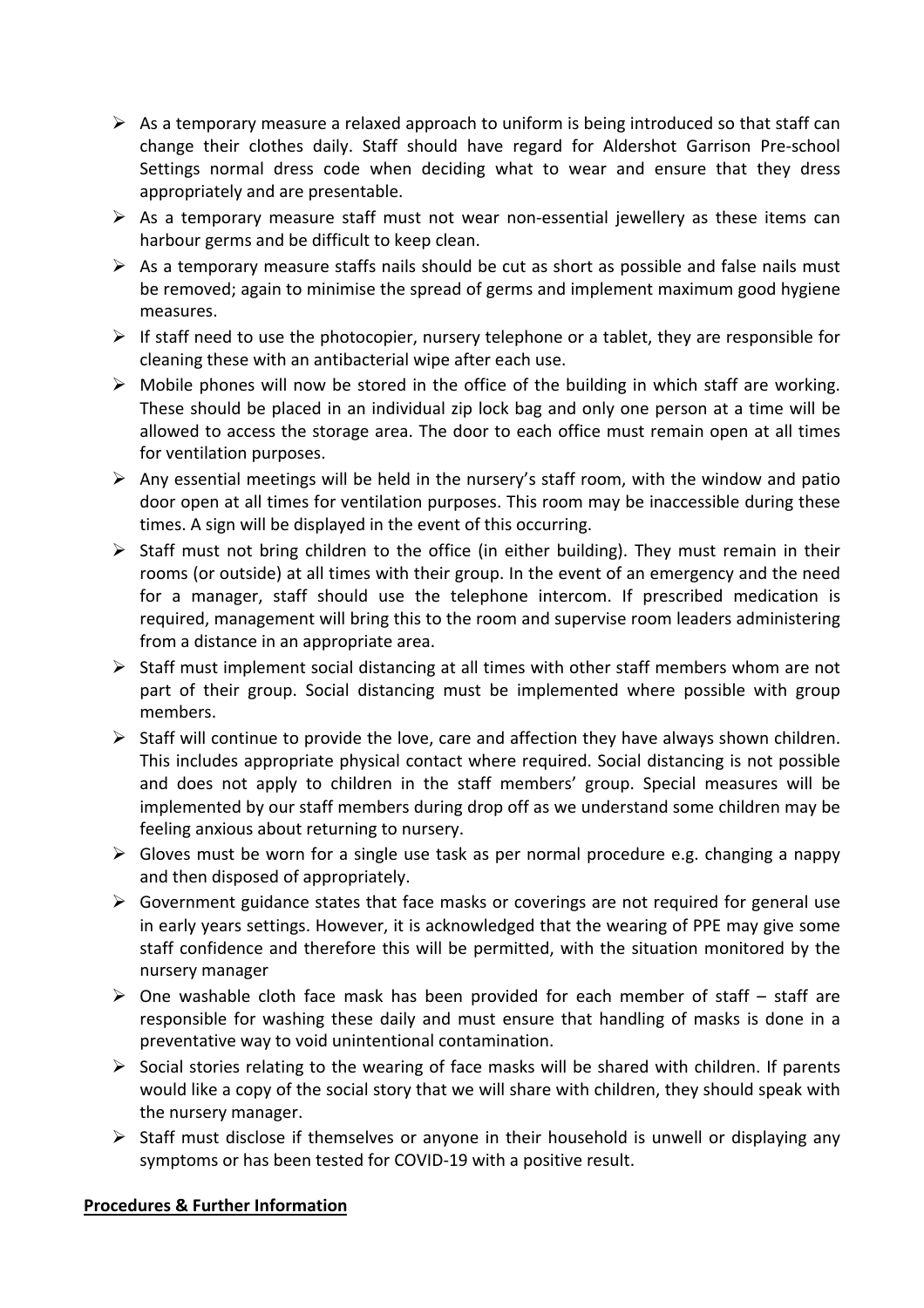#### **Testing for early years staff**

 $\triangleright$  The government has announced that coronavirus testing has been extended to all essential workers (including education and childcare workers) in England who have symptoms. This is available to critical workers who are worried about symptoms or self-isolating.

There are two routes for accessing the UK Testing Programme:

- The employer portal this is for employers who wish to assist their employees with registration
- www.gov.uk/guidance/coronavirus-covid-19-getting-tested this allows individual key workers to book a test directly themselves.

### **Guidance on dealing with suspected or confirmed cases of COVID-19**

### What to do if child or adult becomes unwell and believe they have been exposed to COVID-19 **(either through travel to a specified country or area or contact with a confirmed case)**

- ❖ Call NHS 111, or 999 in an emergency (if they are seriously ill or injured or their life is at risk), .can do this on their behalf if this is easier. People who become unwell should be advised not to go to their GP, pharmacy, urgent care centre or a hospital.
- Whilst you wait for advice from NHS 111 or an ambulance to arrive, try to find somewhere safe for the unwell person to sit which is at least 2 metres away from other people. If possible, find a room or area where they can be isolated behind a shut door with an open window for ventilation. (*In nursery, we have set aside the family room in the main building as a designated medical room.)* The unwell person should avoid touching people, surfaces and objects and be advised to cover their mouth and nose with a disposable tissue when they cough or sneeze and put the tissue in the bin. If no bin is available, put the tissue in a bag or pocket for disposing in a bin later. The room will need to be cleaned once they leave.
- $\cdot$  If they need to go to the bathroom whilst waiting for medical assistance, they should use a separate bathroom if available, which again will need to be cleaned thoroughly after use.
- ◆ Children should tell a member of staff if they feel unwell. Parents can help with this by talking to children about the need to tell their teacher if they feel unwell or sad. Please note *that* our staff are very observant and well-used to noticing if children are unwell or seem to *be a little under the weather*

#### What to do if a case of COVID-19 is suspected in the nursery

 $\cdot$  If anyone has been in contact with a suspected case in a childcare or educational setting, no restrictions or special control measures are required while laboratory test results for COVID-19 are awaited. There is no need to close the setting or send children or staff home. Until the outcome of test results is known there is no action that staff members need to take apart from cleaning specific areas and disposing of waste, as per normal procedure.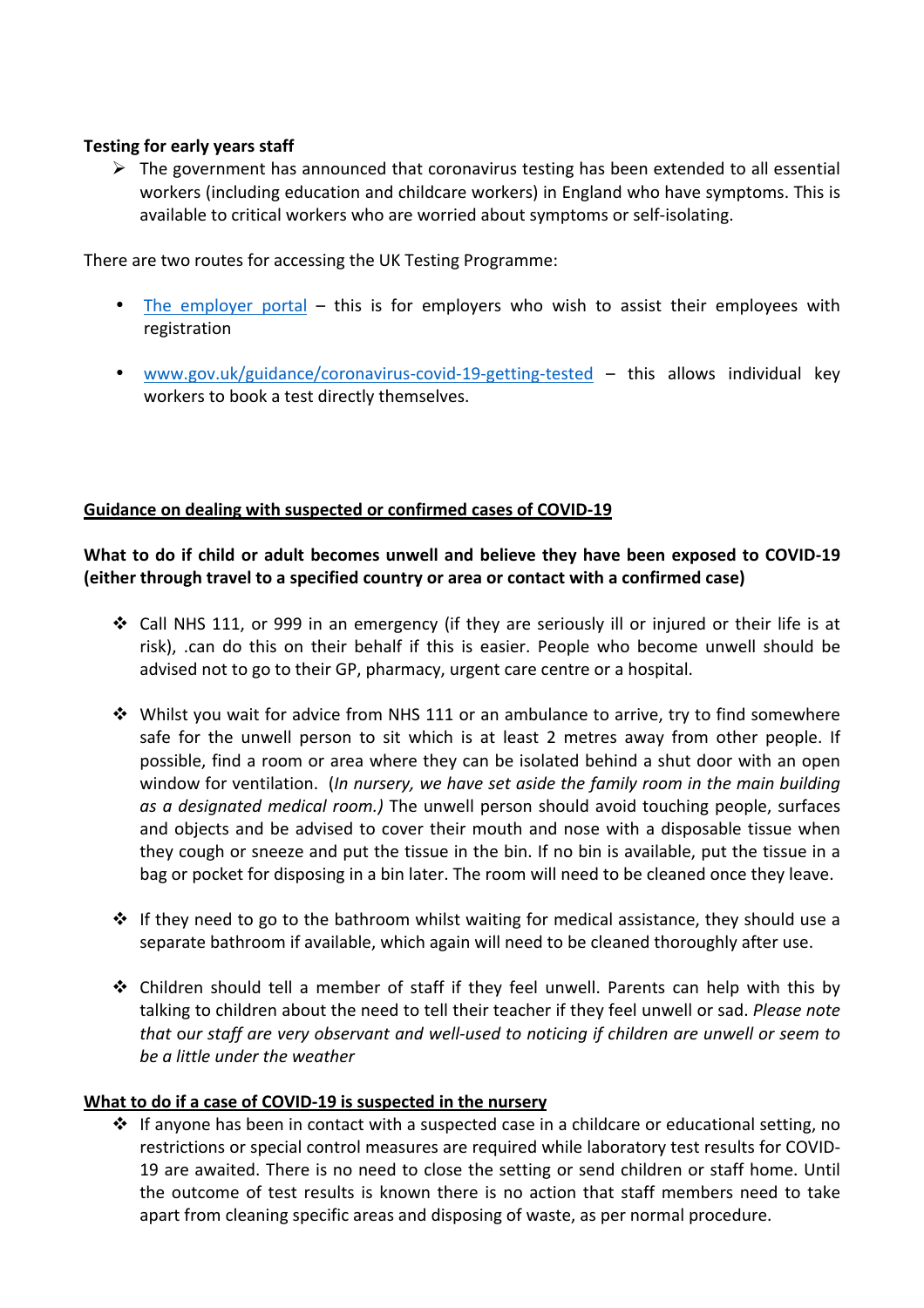• Once the results arrive, those who test negative for COVID-19 will be advised individually about their return to nursery.

### What to do if a case of COVID-19 is confirmed in the nursery

- $\cdot$  The nursery will be contacted by the local Public Health England Health Protection Team to discuss the case, identify people who have been in contact with them and advise on any actions or precautions that should be taken. An assessment of each childcare or education setting will be undertaken by the Health Protection Team with relevant staff. Advice on the management of children and staff will be based on this assessment.
- ❖ The Health Protection Team will also be in contact with the patient directly to advise on isolation and identifying other contacts and will be in touch with any contacts of the patient to provide them with appropriate advice. Advice on cleaning of communal areas such as playrooms and toilets will be given by the Health Protection Team.
- $\cdot$  If there is a confirmed case, a risk assessment will be undertaken by the nursery with advice from the local Health Protection Team. In most cases, closure of the childcare or education setting will be unnecessary, but this will be a local decision based on various factors.

### What to do if children or staff in the nursery are contacts of a confirmed case of COVID-19 who was symptomatic while attending the nursery

The definition of a contact includes:

- ◆ any child or staff member in close face-to-face or touching contact including those undertaking small group work (within 2 metres of the case for more than 15 minutes)
- talking with or being coughed on for any length of time while the individual is symptomatic
- $\cdot$  anyone who has cleaned up any bodily fluids of the individual
- $\cdot$  close friendship groups
- $\cdot$  any child or staff member living in the same household as a confirmed case

Contacts are not considered cases and if they are well, they are very unlikely to have spread the infection to others, however:

- $\cdot$  they will be asked to self-isolate at home for 14 days from the last time they had contact with the confirmed case and follow the home isolation guidance as per government guidelines
- $\cdot$  if they develop any symptoms within their 14-day observation period they should call NHS 111 for assessment
- $\cdot$  if they become unwell with cough, fever or shortness of breath they will be tested for COVID-19
- $\cdot \cdot$  if they require emergency medical attention, call 999 and tell the call handler or ambulance control that the person has a history of potential contact with COVID-19
- $\cdot$  if they are unwell at any time within their 14-day observation period and they test positive for COVID-19 they will become a confirmed case
- $\cdot \cdot$  Family and friends who have not had close contact (as listed above) with the original confirmed case do not need to take any precautions or make any changes to their own activities such as attending childcare or educational settings or work, unless they become unwell. If they become unwell, they should call NHS 111 and explain their symptoms and discuss any known contact with the case to consider if they need further assessment.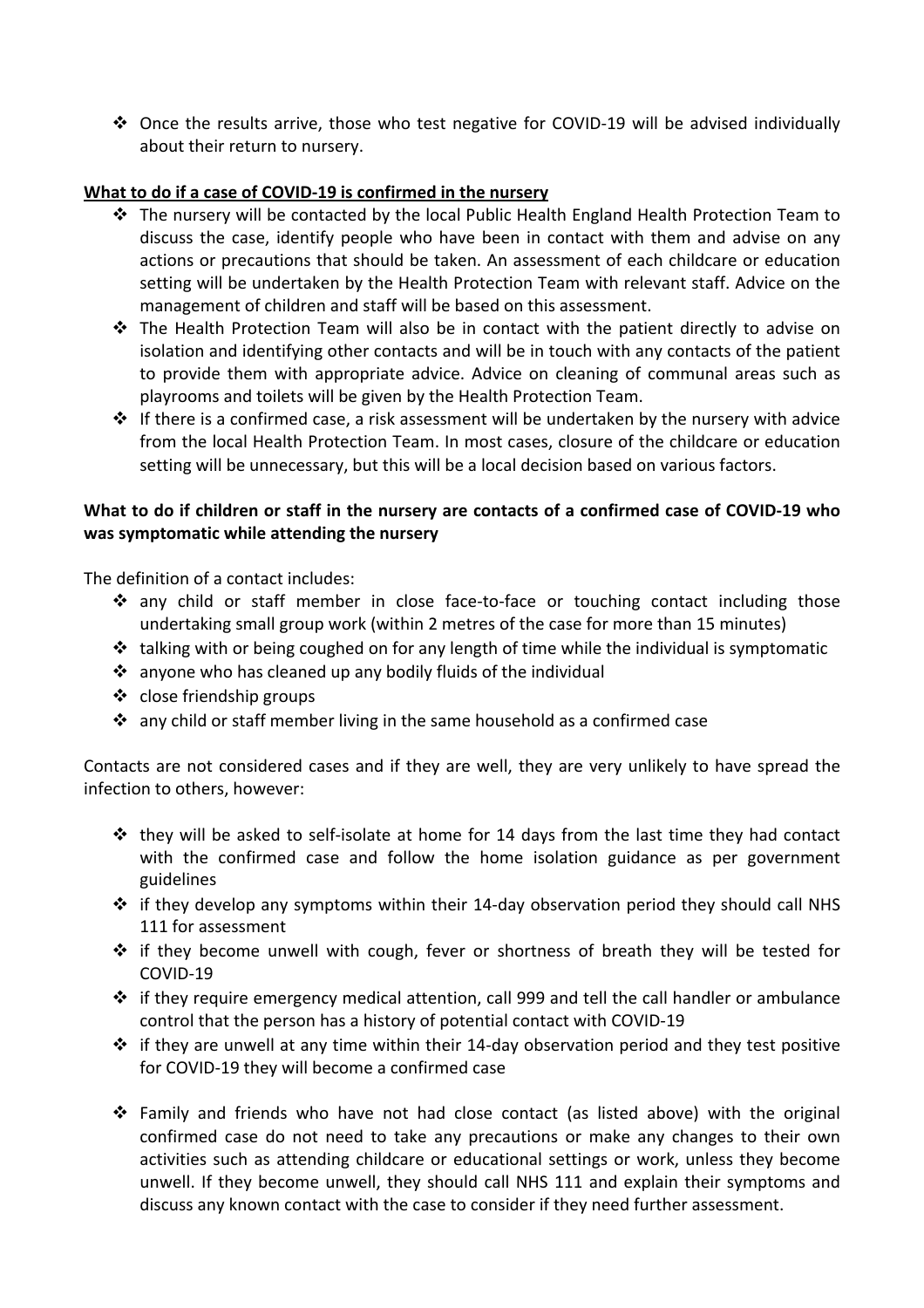$\cdot$  If a confirmed case occurs in the nursery the local Health Protection Team will provide you with advice and will work with the management team. Outside those that are defined as close contacts, the rest of the nursery does not need to take any precautions or make any changes to their own activities attending educational establishments or work as usual, unless they become unwell. If they become unwell, they will be assessed as a suspected case depending on their symptoms. The decision as to whether children and staff fall into this contact group or the closer contact group will be made between the Health Protection Team, the nursery and (if they are old enough) the child.

#### Advice should be given as follows:

- \* if they become unwell with cough, fever or shortness of breath they will be asked to selfisolate and should seek medical advice from NHS 111
- $\cdot \cdot$  if they are unwell at any time within the 14 days of contact and they are tested and are positive for COVID-19 they will become a confirmed case and will be treated as such.

### **How to isolate an adult or child**

If an adult becomes unwell and believes they have been exposed to COVID-19:

- $\cdot$  If they become unwell in the workplace and have travelled to the affected countries the unwell person should be removed to an area which is at least 2 metres away from other people. If possible, find a room or area where they can be isolated behind a shut door, if it is possible to open a window, do so for ventilation.
- $\cdot$  The individual who is unwell should call NHS 111 from their mobile, or 999 if an emergency (if they are seriously ill or injured or their life is at risk) and explain which country they have returned from in the last 14 days and outline their current symptoms. If the person affected is not able for any reason to call NHS 111 themselves, then a staff member should call on their behalf.
- $\cdot$  Whilst they wait for advice from NHS 111 or an ambulance to arrive, they should remain at least 2 metres from other people. They should avoid touching people, surfaces and objects and be advised to cover their mouth and nose with a disposable tissue when they cough or sneeze and put the tissue in a bag, then throw the tissue in the bin.
- $*$  If they need to go to the toilet whilst waiting for medical assistance, they should use a separate toilet, if available.

### If a child becomes unwell and it is believed they have been exposed to COVID-19:

- The child must be isolated in the same manner as an adult; however, a familiar staff member should remain with them, as decided by management and they must keep their distance from the child, at least 2 metres.
- $\cdot$  The adult must wear PPE protective gloves, disposable apron and a face covering.
- \* To ensure the child and staff member's safety the child will be encouraged to sit in a chair or lie on a sleep mat in order to maintain their distance from the adult supporting them. They will be provided with a book or their favourite toy or comforter for entertainment.
- \* The child's parents will be called to collect the child immediately or emergency contacts if the parents are unreachable. They must collect the child within 30 minutes of the phone call or make arrangements for someone to collect the child within this time frame whilst adhering to current collection of children policies and procedures for safeguarding measures. If the child is struggling to breathe or displaying concerning symptoms 111 or an